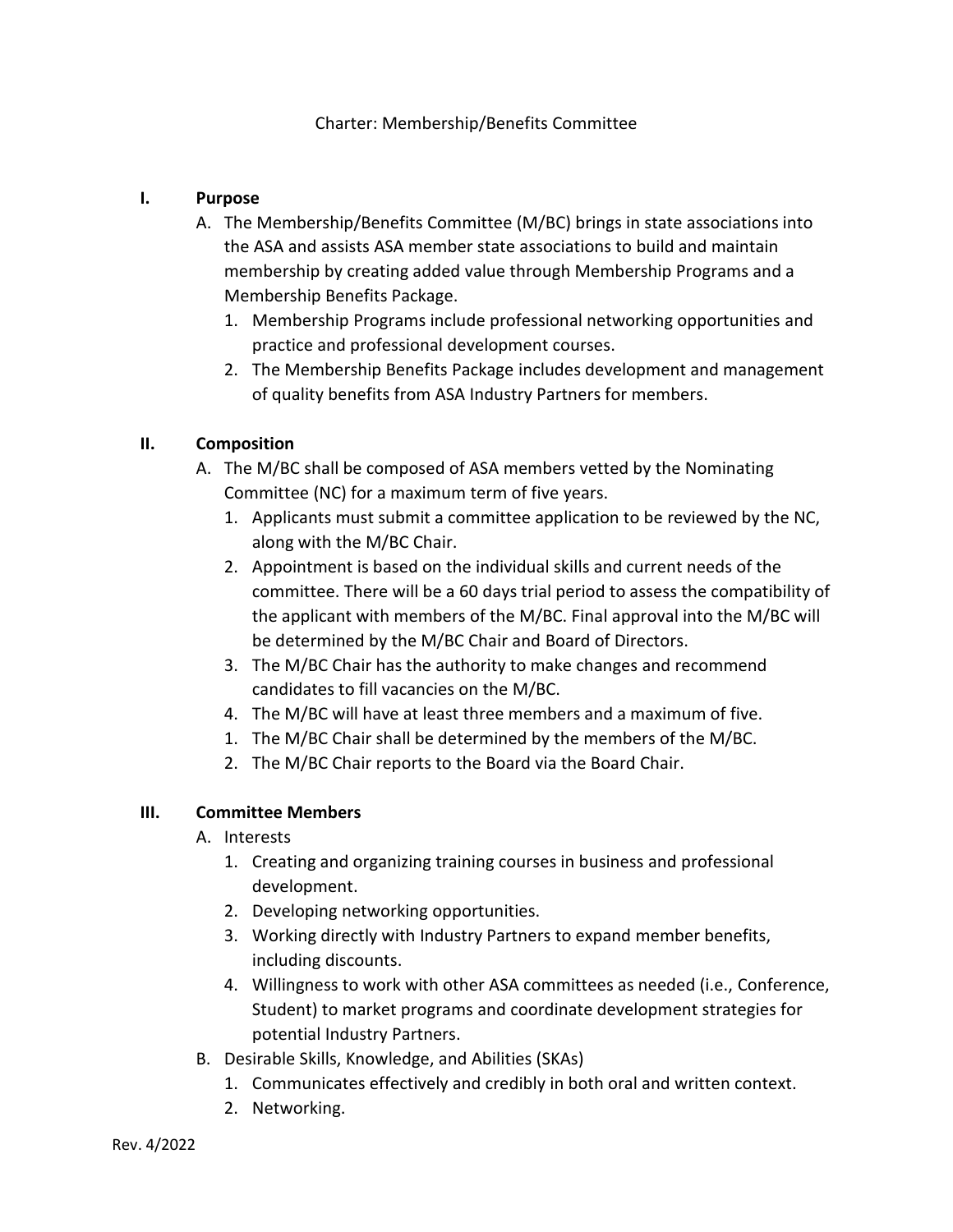- 3. Marketing and/or Public Relations experience.
- 4. Consensus building.
- 5. Experience in developing training courses and working with online training programs.
- 6. Organized and detail oriented.
- 7. Use of MS Office and other software programs, such as project management platforms.
- 8. Knowledge of the policies and procedures of the ASA.
- C. Professional and Personal Attributes
	- 1. Enjoys making connections and establishing relationships.
	- 2. Interest in gathering resources and information.
	- 3. Passionate about the mission and vision of the ASA.
	- 4. Personable, friendly and outgoing.
	- 5. Personal and professional integrity.
	- 6. Principled and sincere.
	- 7. Excellent follow-through.
	- 8. Cooperative, yet decisive when needed.
- D. Responsibilities
	- 1. Work collaboratively with ASA leadership, as well as state associations, with respect to developing and stewarding Membership Programs and a Membership Benefits Package.
	- 2. Interface directly with the ASA Council and receive input surrounding membership matters.
	- 3. Act as a consultative resource to the ASA on membership programs and benefits.
	- 4. Prepare reports and make recommendations to the Board on new and evolving membership program ideas and membership benefit opportunities.

## **IV. Meetings**

- A. The M/BC shall meet monthly, with additional meetings as needed.
	- 1. Meetings will be conducted via phone/Zoom monthly.
	- 2. Meetings will last 1 to 1-1/2 hours.
- B. Minutes will be documented at each meeting.
	- 1. Members shall take turns writing up minutes.
	- 2. The M/BC Chair will share all minutes with the Board.

## **V. Order of Operations**

- A. Questions or concerns within the M/BC shall be brought to the M/BC Chair.
- B. Matters requiring the Board's attention shall be brought to the Board Chair by the M/BC Chair.